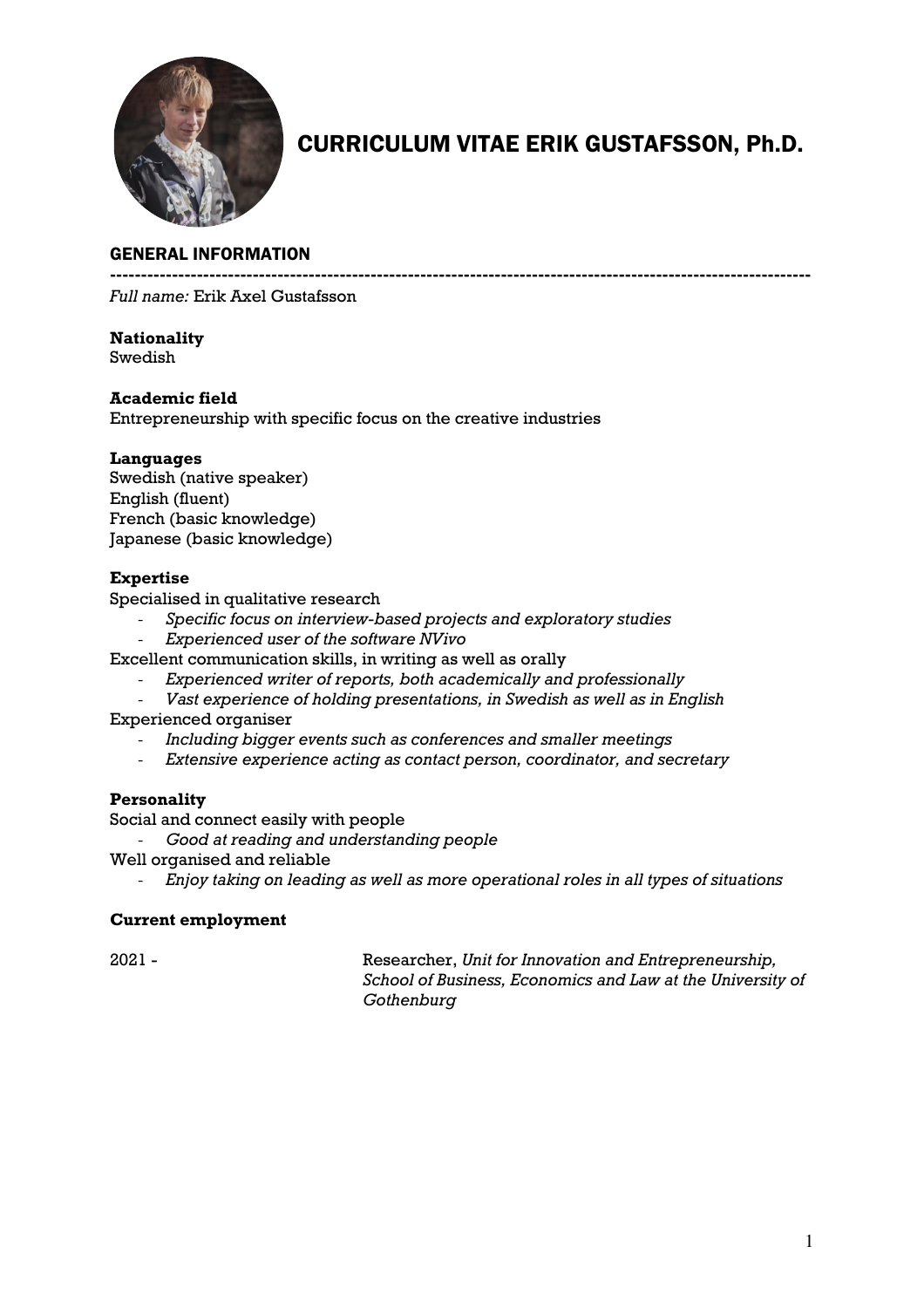#### EDUCATION

| 2014 - 2019                 | Ph.D. in innovation, entrepreneurship and management<br>of intellectual assets, School of Business, Economics and<br>Law at the University of Gothenburg                                                          |
|-----------------------------|-------------------------------------------------------------------------------------------------------------------------------------------------------------------------------------------------------------------|
| 2012 - 2014                 | M.Sc. in Innovation and Industrial Management, School of<br>Business, Economics and Law at the University of<br>Gothenburg                                                                                        |
| 2006 - 2012                 | B.Sc. in economics with a minor in Japanese, School of<br>Business, Economics and Law at the University of<br>Gothenburg                                                                                          |
| <b>PREVIOUS EMPLOYMENTS</b> |                                                                                                                                                                                                                   |
| 2019 - 2021                 | Contract lecturer in innovation and entrepreneurship,<br>Unit for Innovation and Entrepreneurship, Department of<br>Economy and Society, School of Business, Economics and<br>Law at the University of Gothenburg |
| 2012 - 2014                 | Project assistant, international accreditations, School of<br>Business, Economics and Law at the University of<br>Gothenburg                                                                                      |

#### **PUBLICATIONS**

**-----------------------------------------------------------------------------------------------------------------**

#### *Ph.D. dissertation*

Gustafsson, Erik, 2019, *Fashioning a Knowledge Intensive Entrepreneur?* Handelshögskolan vid Göteborgs universitet.

#### *Conference papers*

Gustafsson, E.; McKelvey, M., Ljungberg, D. & Lassen, A., *Moving between creativity and business: fashion design alumni and potential pathways for (not) becoming knowledgeintensive entrepreneurs.* To be presented at the IECER Virtual Community Conversation 2020.

Gustafsson, Erik, *Entrepreneurial Intentions Amongst Trained Fashion Designers – exploring Knowledge Intensive Entrepreneurship through a case study of students from the Swedish School of Textiles.* Presented at the Uddevalla Symposium 2018, Luleå, Sweden, June 2018.

#### ACADEMIC CONFERENCES AND WORKSHOPS

| 2020 | Interdisciplinary European Conference on<br>Entrepreneurship Research (IECER), Virtual Community<br>Conversation (conference paper, presentation, and peer<br>review) |
|------|-----------------------------------------------------------------------------------------------------------------------------------------------------------------------|
| 2018 | Uddevalla Symposium, Luleå University of Technology,<br>Sweden (conference paper, presentation, and acting<br>opponent)                                               |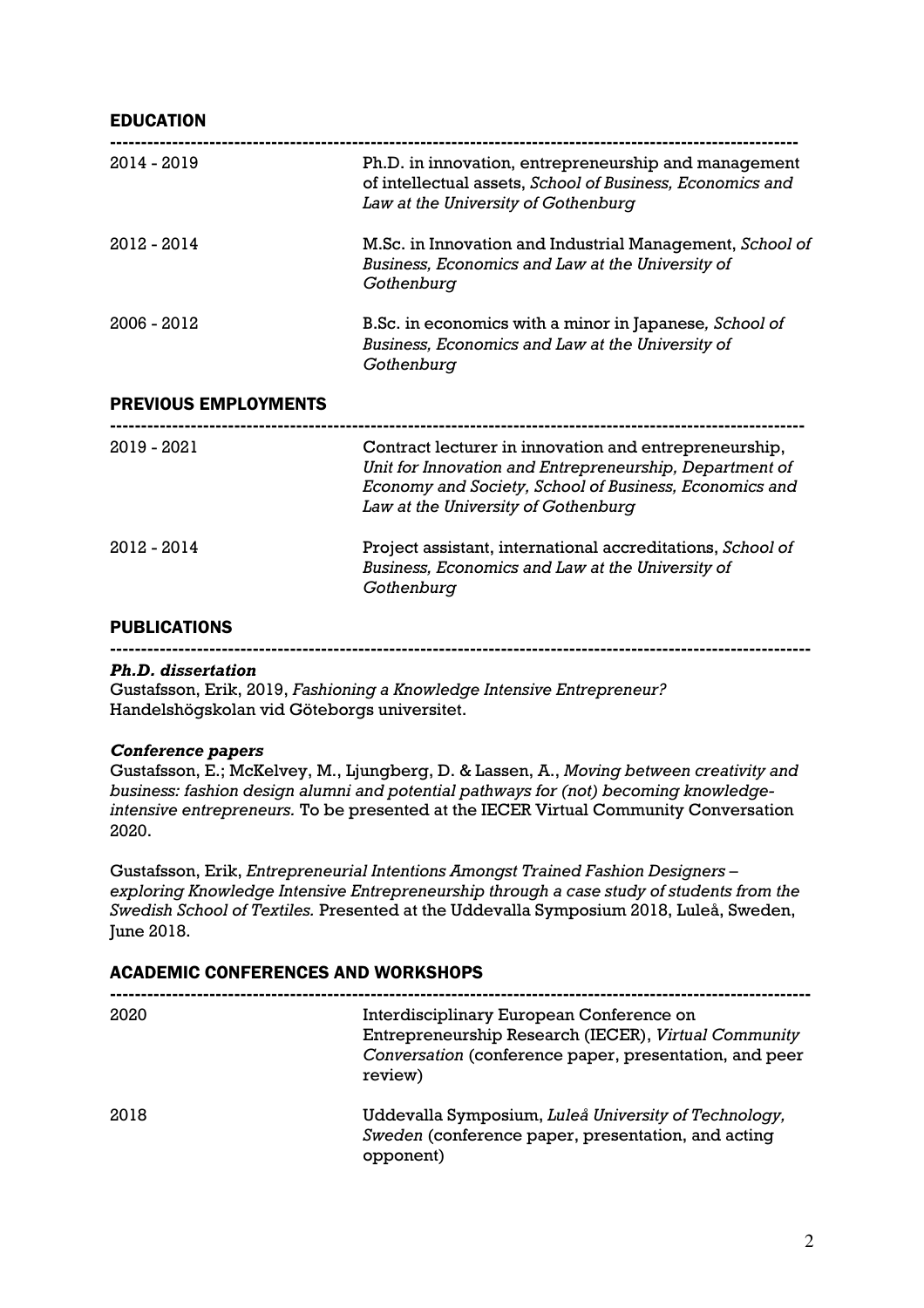2015 Cultural and Social Entrepreneurship, *Institute of Innovation and Entrepreneurship, School of Business, Economics and Law at the University of Gothenburg* (organiser, presentation of research ideas)

#### RESEARCH PROJECTS

| 2016 - 2017                     | Entrepreneurship in the Swedish Fashion Industry,<br>Business & Design Lab Planning Grant<br>Planning project for future research on entrepreneurship in<br>the Swedish fashion industry. Partook in writing the<br>application, co-authored the final report and co-organised<br>a linked workshop. Responsible researcher: Astrid<br>Heidemann Lassen, former guest professor at the School of<br>Business, Economics and Law at the University of<br>Gothenburg and associate professor at the Center for<br>Industrial Production, Aalborg University. |
|---------------------------------|------------------------------------------------------------------------------------------------------------------------------------------------------------------------------------------------------------------------------------------------------------------------------------------------------------------------------------------------------------------------------------------------------------------------------------------------------------------------------------------------------------------------------------------------------------|
| 2020 -                          | Knowledge-intensive ecosystems in creative industries -<br>the case of Swedish fashion<br>Post-doctoral project financed through a scholarship from<br>the Broman Foundation for Research and<br>Entrepreneurship. Writing of academic articles based on<br>further development of previous research, and<br>development of new research project on knowledge-<br>intensive entrepreneurship and sustainability in the<br>Swedish fashion industry.                                                                                                        |
| 2021 - 2024                     | Fashioning a sustainable future?<br>Post-doctoral project financed by the foundation Jan<br>Wallanders och Tom Hedelius stiftelse. Full research<br>project based mainly on qualitative research design and<br>methods, exploring the role of designers and artistic<br>knowledge for sustainable development in fashion.                                                                                                                                                                                                                                  |
| <b>RESEARCH FUNDING AWARDED</b> |                                                                                                                                                                                                                                                                                                                                                                                                                                                                                                                                                            |

| 2020 | Broman Foundation for Research and Entrepreneurship<br>Research scholarship: 284,000 SEK. Awarded for the<br>project Knowledge-intensive ecosystems in creative<br>industries - the case of Swedish fashion |
|------|-------------------------------------------------------------------------------------------------------------------------------------------------------------------------------------------------------------|
| 2020 | The foundation Jan Wallanders och Tom Hedelius stiftelse<br>Post-doctoral scholarship: 1,725,000 SEK. Three-year<br>scholarship awarded for the project Fashioning a<br>sustainable future?                 |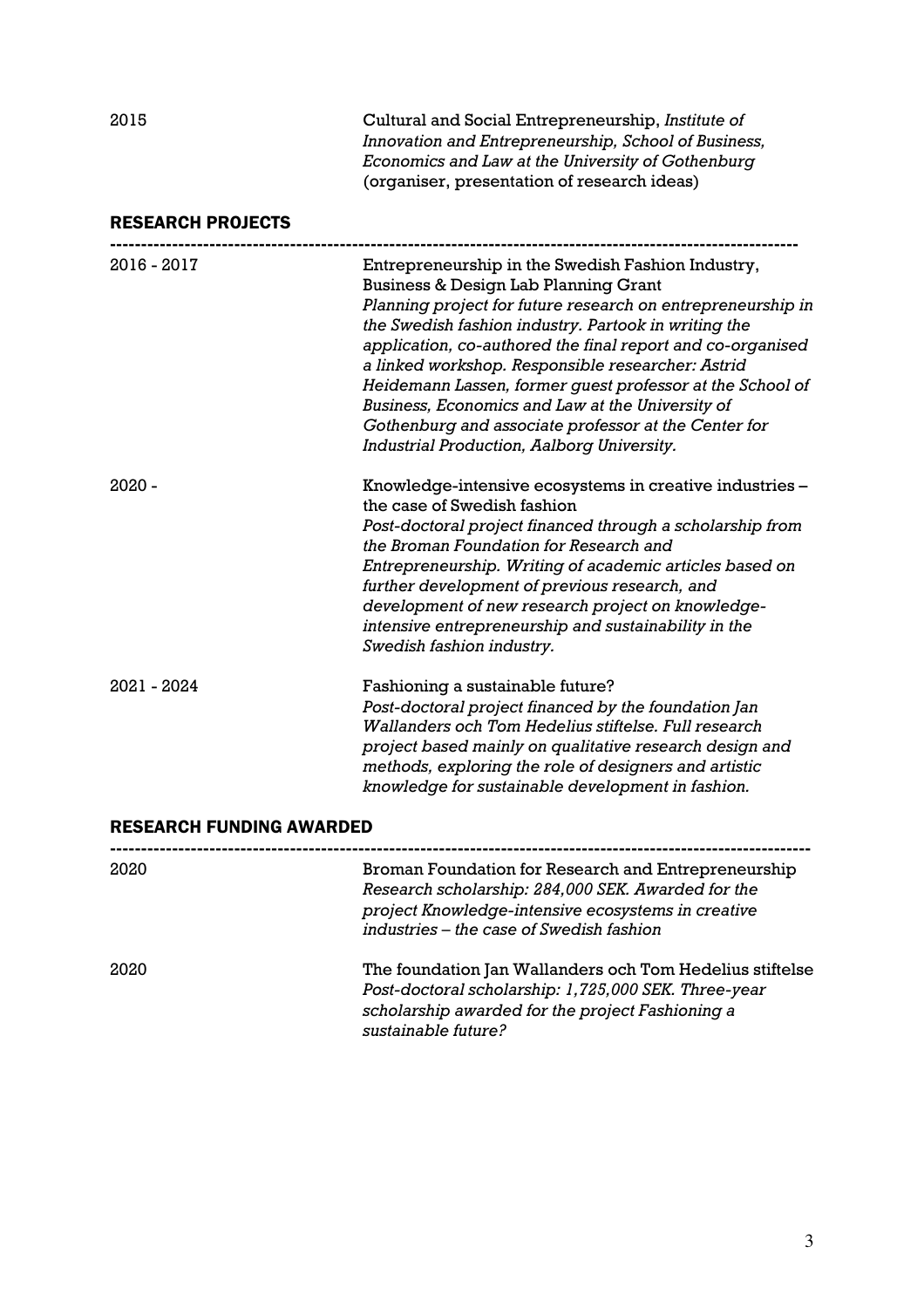### RESEARCH VISITS

| Center for Industrial Production, Aalborg University,<br>Denmark<br>3 weeks of intensive research work for the writing of my<br>Ph.D. dissertation. Guest upon invitation from Astrid<br>Heidemann Lassen, assistant supervisor during my Ph.D.<br>studies. | Total control comments      |  |
|-------------------------------------------------------------------------------------------------------------------------------------------------------------------------------------------------------------------------------------------------------------|-----------------------------|--|
|                                                                                                                                                                                                                                                             | <b>REVIEWER ASSIGNMENTS</b> |  |
|                                                                                                                                                                                                                                                             | 2018                        |  |

*Academic journals*

Creativity and Innovation Management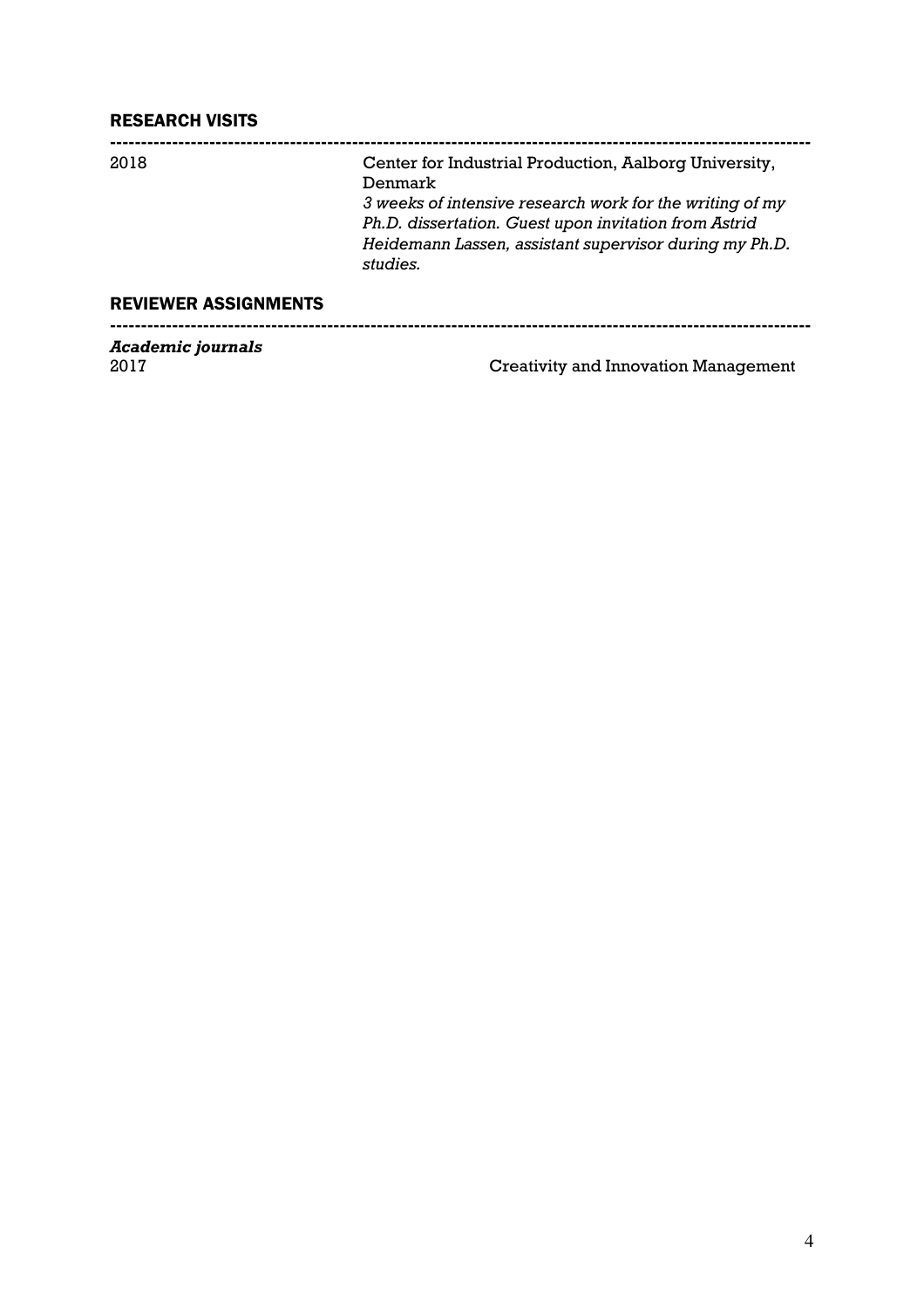### TEACHING EXPERIENCE

#### *Teaching*

*Unless stated differently, all courses are part of the masters' programmes Innovation and Industrial Management, and Knowledge Based Entrepreneurship, offered by the School of Business, Economics and Law at the University of Gothenburg.*

**-----------------------------------------------------------------------------------------------------------------**

| 2020                  | Methods for Practical Entrepreneurship 2 (lecturer,<br>business project coach, course coordinator)                                                                                                                                           |
|-----------------------|----------------------------------------------------------------------------------------------------------------------------------------------------------------------------------------------------------------------------------------------|
| 2020                  | Thesis supervision, master level (12 theses. Supervised<br>students awarded the Malmsten Award for best thesis for<br>the masters' programmes Innovation and Industrial<br>Management, and Knowledge Based Entrepreneurship<br>respectively) |
| 2020                  | Assessing Entrepreneurial Ideas (lecturer, course<br>coordinator)                                                                                                                                                                            |
| 2019 - 2020           | Entrepreneurship and New Business Development<br>(lecturer, business plan coach, course coordinator)                                                                                                                                         |
| 2019 - 2020           | Methods for Practical Entrepreneurship 3 (lecturer,<br>business project coach, course coordinator)                                                                                                                                           |
| 2019 - 2020           | Innovation och entreprenörskap i samhällsanalys,<br>bachelor course in Swedish (lecturer)                                                                                                                                                    |
| $2015 - 2016, 2019$   | Knowledge Intensive Entrepreneurship (lecturer, course<br>assistant)                                                                                                                                                                         |
| 2016                  | Entrepreneurship: Service & Design (course assistant)                                                                                                                                                                                        |
| 2014 - 2016           | Innovation Management (lecturer, course assistant                                                                                                                                                                                            |
| <b>Guest lectures</b> |                                                                                                                                                                                                                                              |
| 2020, 2021            | Pecha Kucha & presentation skills, Faculty of Social<br>Sciences at the University of Gothenburg (part of the<br>programmes in Social Anthropology and Cultural<br>Heritage respectively)                                                    |
| 2020                  | Teacher training on the UN Sustainable Development<br>Goals, Gothenburg Centre for Sustainable Development<br>(GMV) (presentation on innovation and entrepreneurship<br>in relation to the SDG's)                                            |
| 2018, 2021            | Higher seminars, Swedish School of Textiles at the<br>University of Borås (presentation of own research and<br>workshop with fashion design students)                                                                                        |

#### *Pedagogic training*

HPE101 Behörighetsgivande högskolepedagogik 1: Baskurs, *University of Gothenburg*  (introductory course in pedagogics for academic staff)